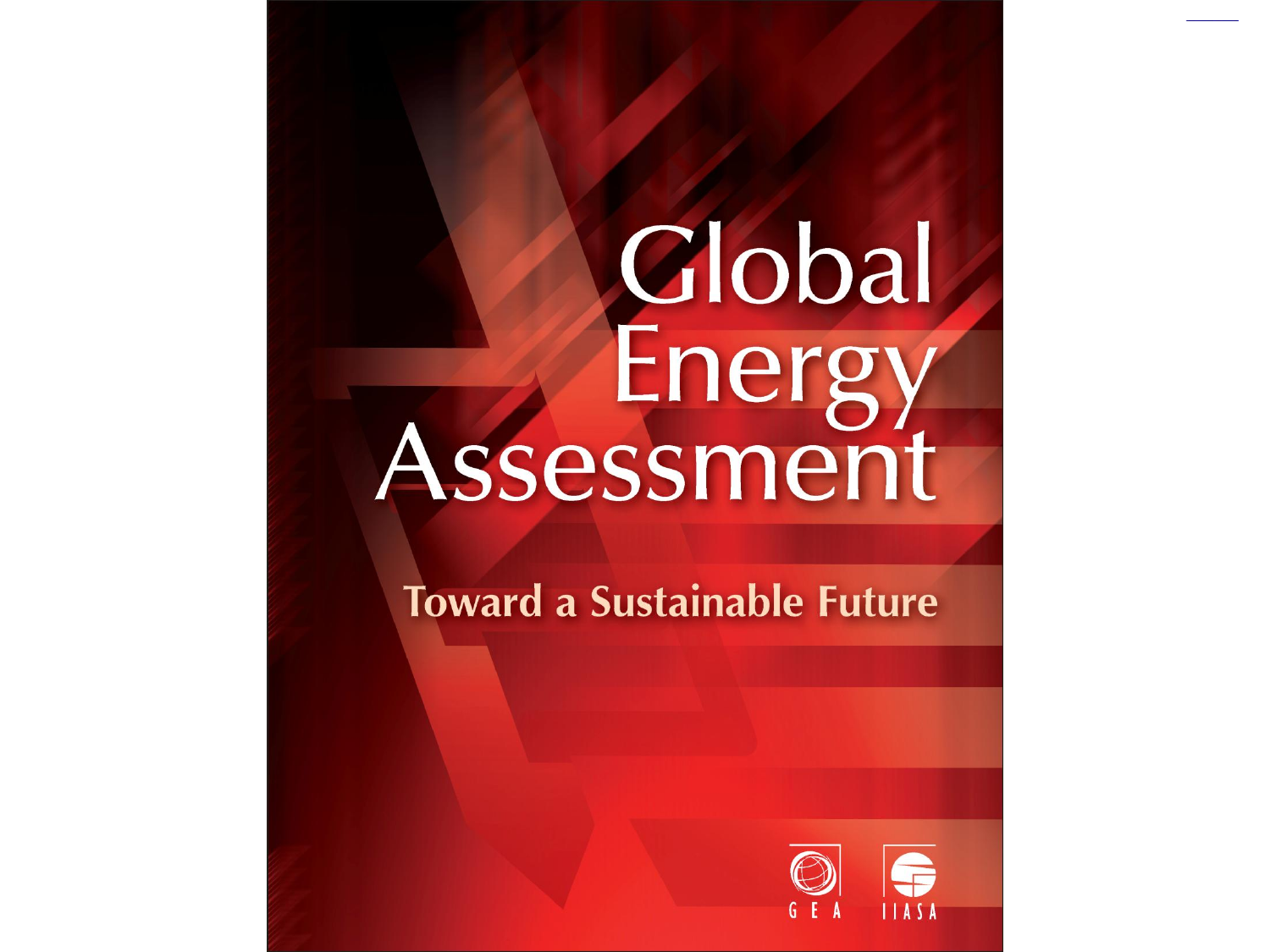

### External Funding Partners



- Austrian Development Agency (ADA)
- Climate Works Foundation
- Deutsche Gesellschaft für Internationale Zusammenarbeit GmbH
- First Solar Inc.
- Global Environment Facility (GEF) through UNIDO
- Italian Ministry for the Environment and Territory
- Petrobras
- Research Council of Norway
- Swedish Research Council for Environment, Agricultural Sciences and Spatial Planning (FORMAS)
- Swedish Research Council for Environment, Agricultural Sciences and Spatial Planning (FORMAS) and

Swedish Energy Agency

- United Nations Development Programme (UNDP)
- United Nations Environment Programme (UNEP)
- United Nations Foundation (UNF)
- United Nations Industrial Development Organization (UNIDO)
- US Environmental Protection Agency (US EPA)
- US Department of Energy (DOE) through Global Environment and Technology Foundation
- World Bank/ESMAP
- World Energy Council (WEC)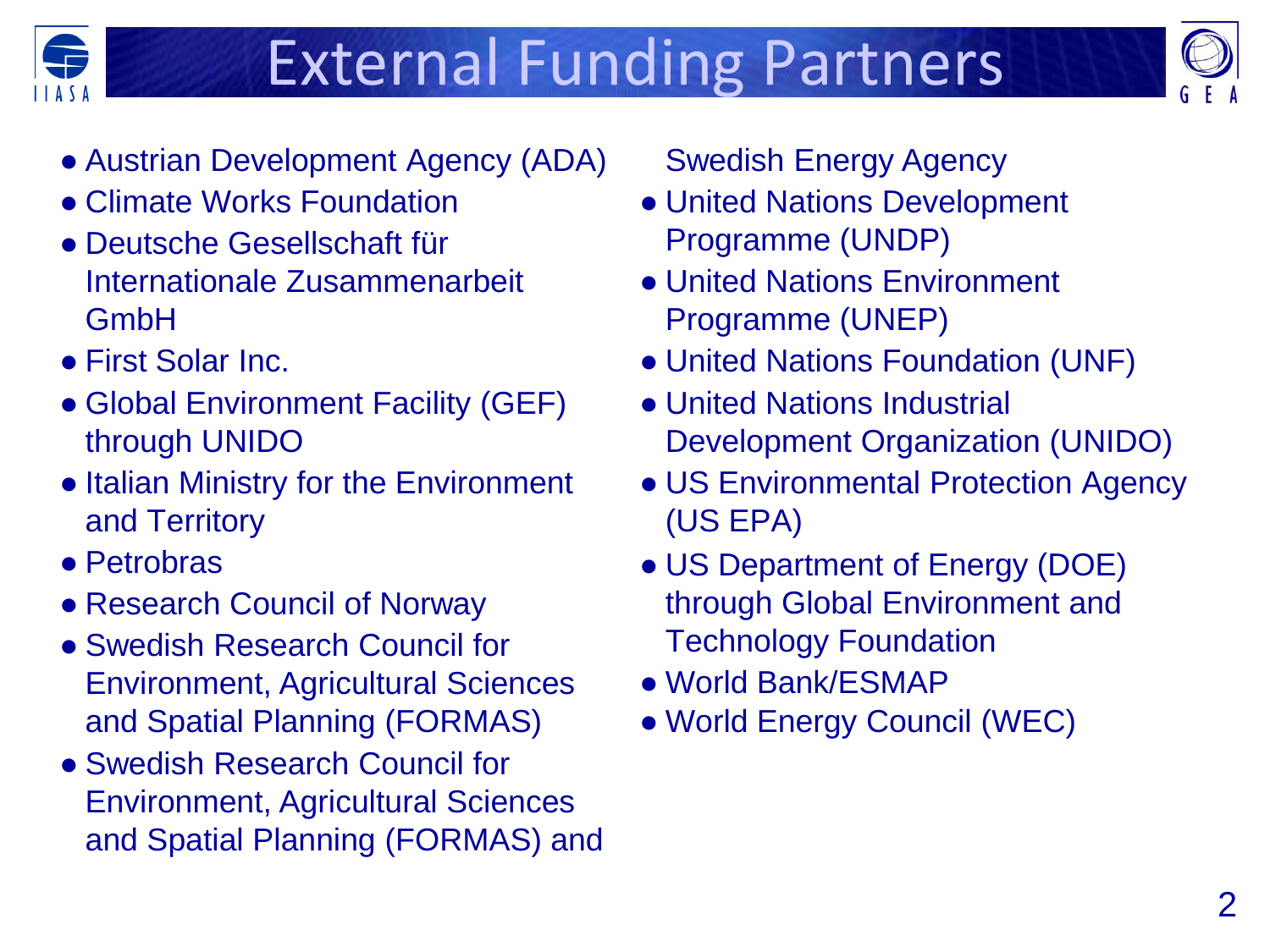

### GEA Council



- **Ged Davis** GEA Co-President
- **José Goldemberg**  GEA Co-President; Professor Emeritus, University of São Paulo
- **Michael Ahearn,** First Solar Inc.
- **Dan Arvizu, National Renewable Energy Laboratory (NREL)**
- **Monique Barbut,** Global Environment Facility (GEF)
- **Corrado Clini, Italian Ministry for the Environment and Territory**
- **Robert Corell,** Global Environment and Technology Foundation (GETF)
- **Fei FENG, Development Research Centre (DRC) of the State Council of China, China**
- **Christoph Frei,** World Energy Council (WEC)
- **Irene Giner-Reichl, Foreign Ministry of Austria**
- **Pavel Kabat,** International Institute for Applied Systems Analysis (IIASA)
- **Tomas Kåberger, formerly Swedish Energy Agency**
- **Olav Kjørven,** United Nations Development Programme (UNDP)
- **Manfred Konukiewitz, German Federal Ministry for Economic Cooperation and Development (BMZ)**
- **Celso Fernando Lucchesi,** Petrobras
- **Kirit Parikh,** formerly Indian Planning Commission and Integrated Research and Action for Development (IRADe)
- **Jamal Saghir,** World Bank
- **John Schellnhuber,** Potsdam Institute for Climate Impact Research; and International Council for Science (ICSU)
- **Nikhil Seth,** Division for Sustainable Development, United Nations Department of Economic and Social Affairs (UNDESA)
- **Achim Steiner,** United Nations Environment Programme (UNEP)
- **Björn Stigson,** formerly World Business Council for Sustainable Development (WBCSD)
- **Claude Turmes,** Member of the European Parliament
- **Robert Watson,** Department for Environment Food and Rural Affairs (DEFRA) and Tyndall Centre at the University of East Anglia
- **Anders Wijkman,** formerly Member of the European Parliament
- **Timothy E. Wirth,** United Nations Foundation
- **Kandeh Yumkella,** United Nations Industrial Development Organization
- **Zhou Dadi,** Energy Research Institute, China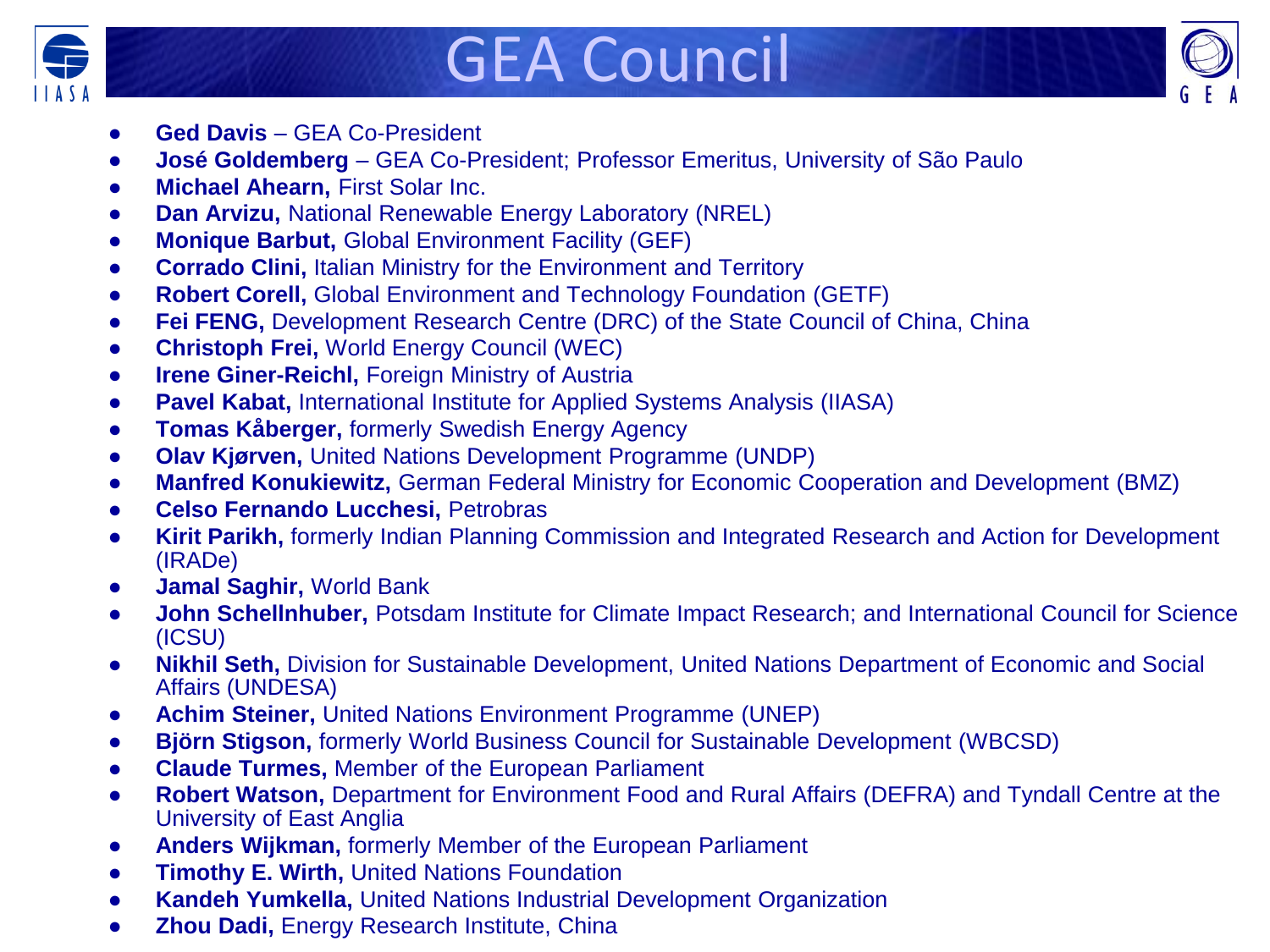

### GEA Executive Committee



- **Thomas B. Johansson**  (Co-Chair) Lund University; *Sweden*
- **Anand Patwardhan**  (Co-Chair) Shailesh J Mehta School of Management, IIT-Bombay; *India*
- **Nebojsa Nakicenovic**  (Director) IIASA and Vienna University of Technology; *Austria*
- **Luis Gomez-Echeverri**  (Associate Director) IIASA; *Colombia*
- **Stephen Karekezi**  African Energy Policy Research Network; *Kenya (Ch2: Energy, Poverty, and Development)*
- **Susan McDade** *-* United Nations Development Programme (UNDP); *United States (Ch2: Energy, Poverty, and Development)*
- **He Kebin**  Tsinghua University; *China (Ch3: Energy and Environment)*
- **Johan Rockström**  Stockholm Environment Institute; *Sweden (Ch3: Energy and Environment)*
- **Lisa Emberson** Stockholm Environment Institute, University of York, *United Kingdom (Ch3: Energy and Environment)*
- **Kirk Smith**  University of California, Berkeley; *United States (Ch4: Energy and Health)*
- **Aleh Cherp**  Central European University; *Belarus (Ch5: Energy and Security)*
- **Kurt Yeager** Electric Power Research Institute; *United States (Ch 6: Energy and Economy)*
- **Hans-Holger Rogner**  International Atomic Energy Agency; *Germany (Ch7: Energy Resources and Potentials)*
- **Rangan Banerjee**  ITT Bombay; *India (Ch8: Energy End-Use: Industry)*
- **Suzana Kahn Ribeiro**  Federal University of Rio de Janeiro; *Brazil (Ch9: Energy End-Use: Transport)*
- **Diana Urge-Vorsatz**  Central European University; *Budapest (Ch10: Energy End-Use: Buildings)*
- **Wim Turkenburg**  Utrecht University; *Netherlands (Ch11: Renewable Energy)*
- **Li Zheng**  Tsinghua University; *China (Ch12: Fossil Energy)*
- **Eric Larson**  Princeton University and Climate Central; *United States (Ch12: Fossil Energy)*
- **Sally Benson**  Stanford University; *United States (Ch13: Carbon Capture and Storage)*
- **Frank von Hippel** Princeton University; *United States (Ch14: Nuclear Energy)*
- **Robert Schock**  World Energy Council and Center for Global Security Research; *United States (Ch15: Energy Supply Systems)*
- **Ralph Sims**  Massey University; *New Zealand (Ch15: Energy Supply Systems)*
- **Anand Patwardhan**  Shailesh J Mehta School of Management, IIT-Bombay; *India (Ch16: Transitions in Energy Systems)*
- **Keywan Riahi**  IIASA*; Austria (Ch17: Energy Pathways for Sustainable Development)*
- **Arnulf Grubler**  IIASA and Yale Univ.; *Austria (Ch18: Urbanization Energy Systems; and Ch24: Policies for Technology Innovation)*
- **Abeeku Brew-Hammond**  Kwame Nkrumah Univ. of Science & Tech.; *Ghana (Ch19: Energy Access for Development)*
- **Shonali Pachauri**  IIASA; *India (Ch19: Energy Access for Development)*
- **Suani T. Coelho** CENBIO-Brazilian Reference Center on Biomass; *Brazil (Ch20: Land and Water: Linkages to Bioenergy)*
- **Joyashree Roy** Jadavpur University; *India (Ch21: Lifestyles, Well Being and Energy)*
- **Mark Jaccard**  Simon Fraser Univ.; *Canada (Ch22: Policies for Energy System Transformations: Objectives and Instruments)*
- **Daniel Bouille** Bariloche Foundation; *Argentina (Ch23: Policies for Energy Access)*
- **Lynn Mytelka** UNU-MERIT; *Canada (Ch25: Policies for Capacity Development)*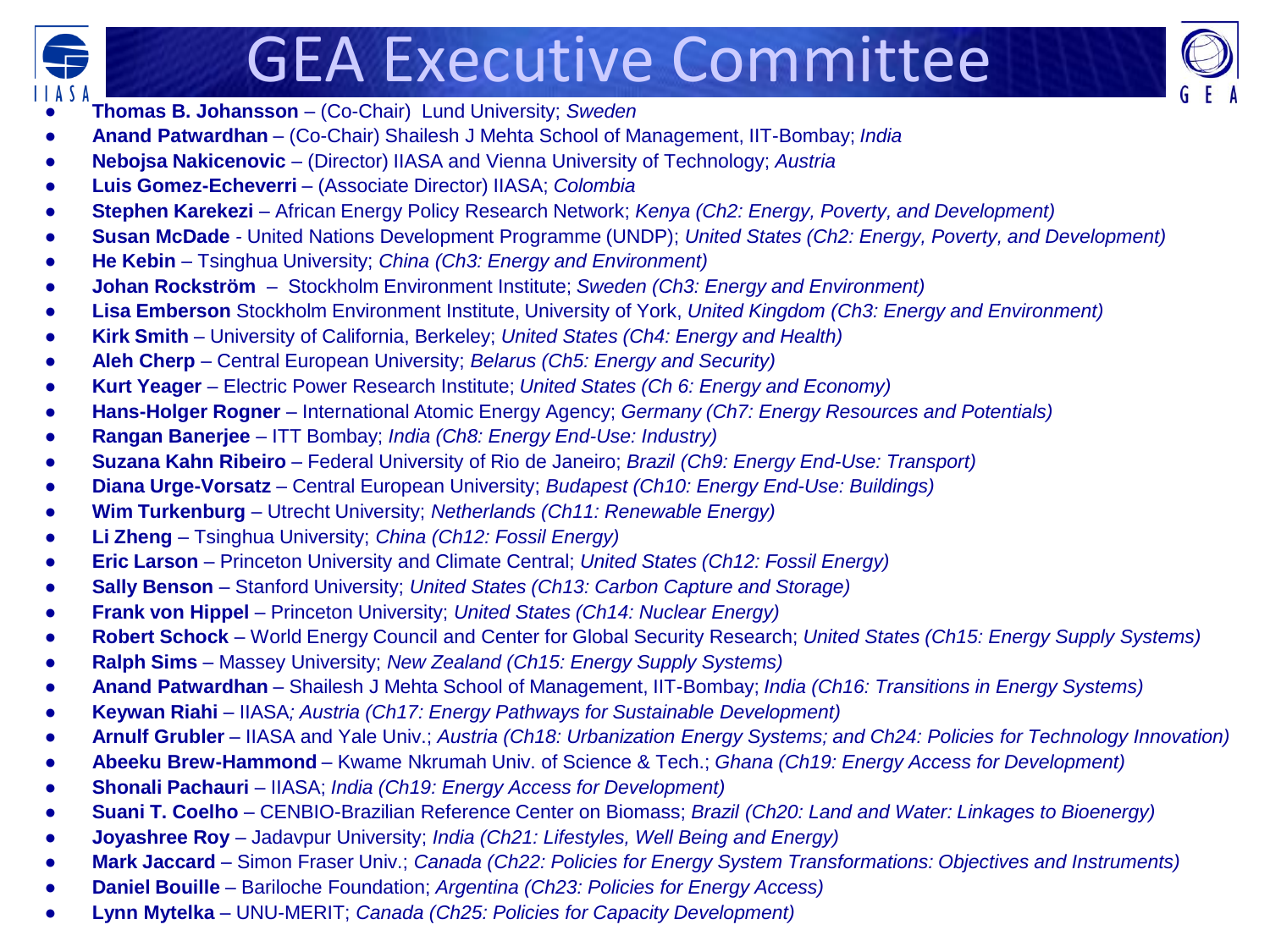



Major transformations are required if future energy systems are to be affordable, safe, secure, and environmentally sound. There is an urgent need for a sustained and comprehensive strategy to help resolve the following challenges:

- **→ Providing clean and affordable energy services for all;**
- Increasing energy security for all nations, regions, and communities;
- **→ Reducing GHG emissions to limit global warming to** less than 2° C above pre-industrial levels;
- **→ Reducing indoor and outdoor air pollution from fuel** combustion and its impacts on human health; and
- **→ Reducing the adverse effects and ancillary risks.**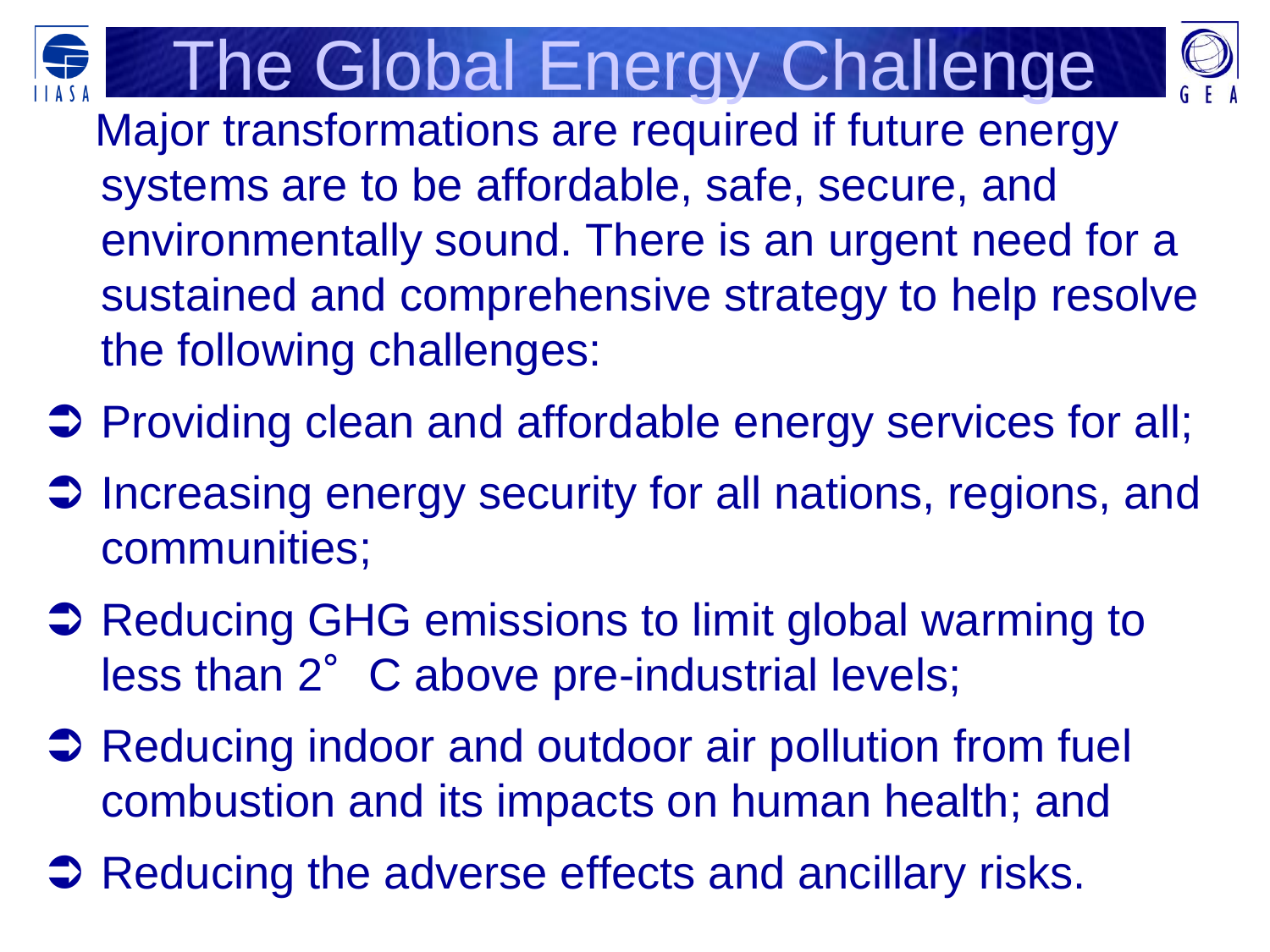

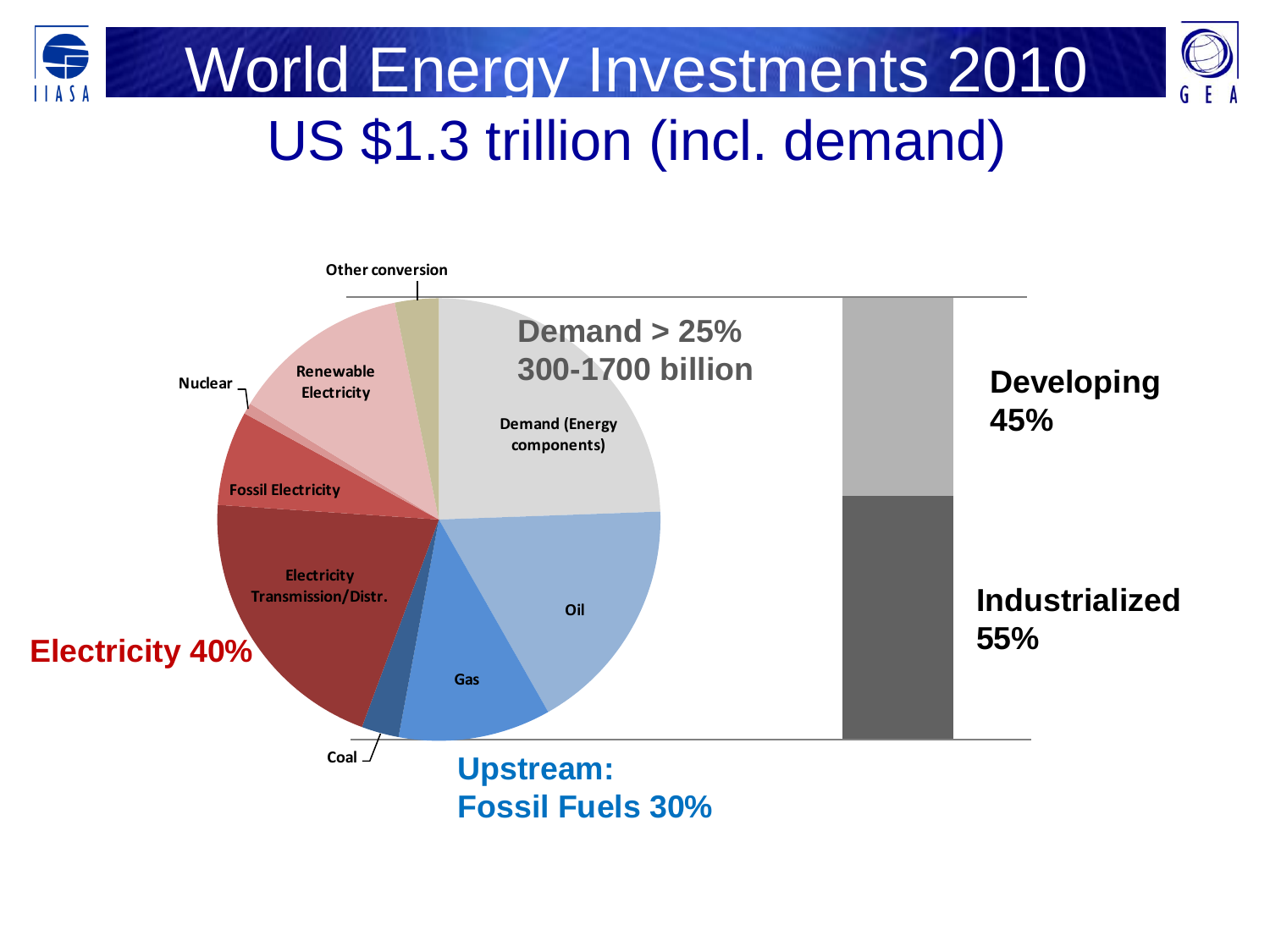

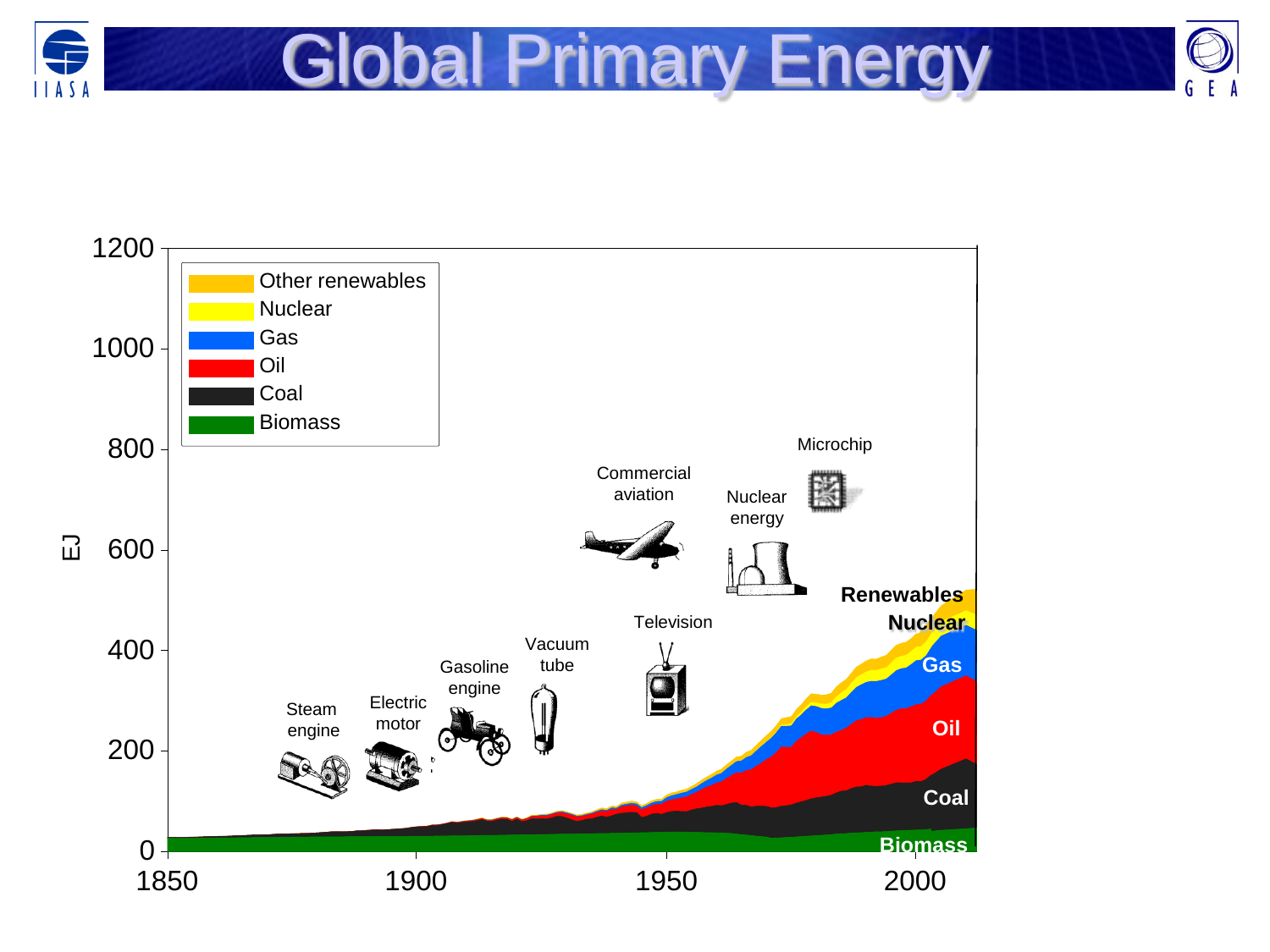

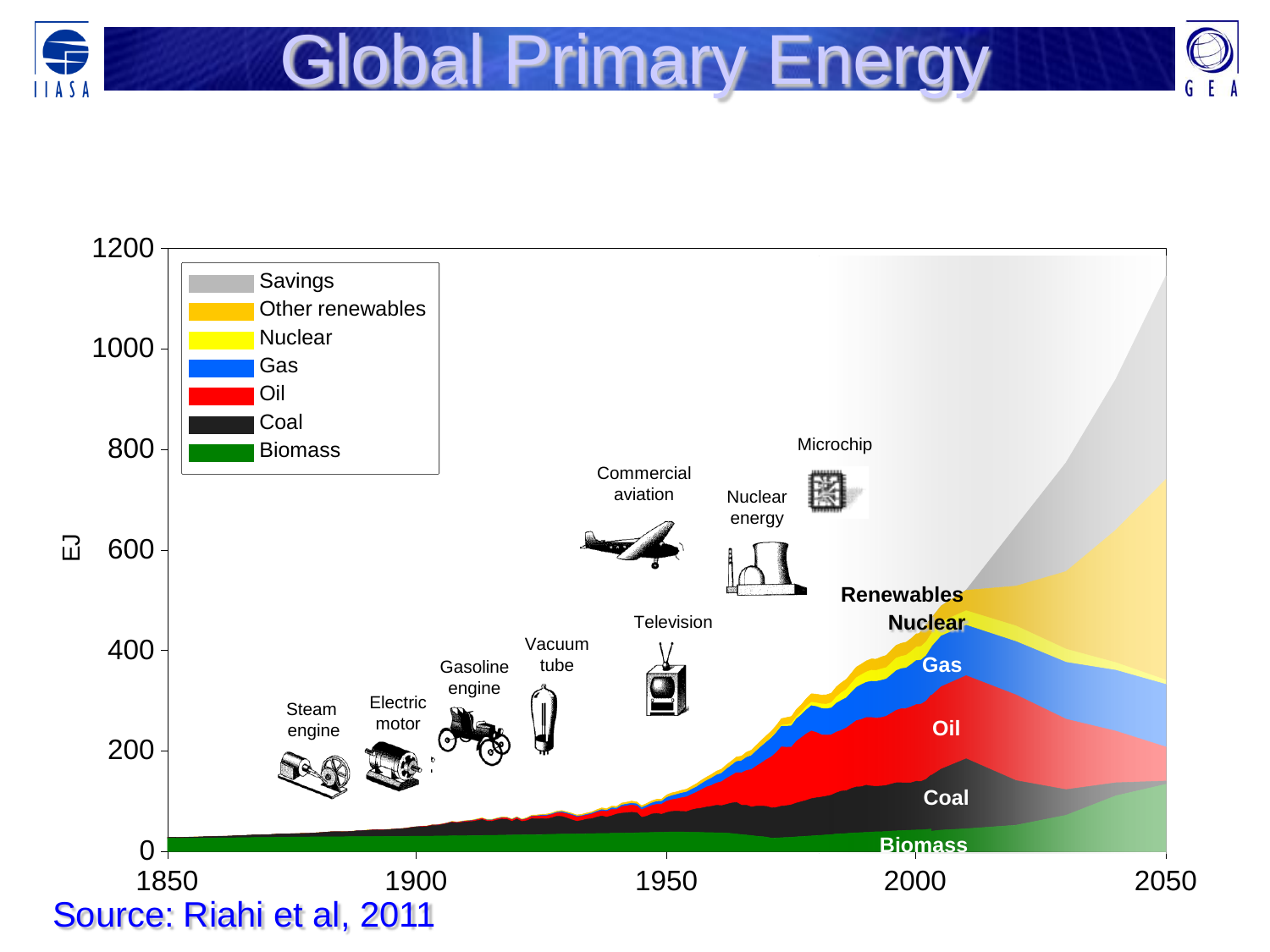



Combinations of resources, technologies, and polices that can simultaneously meet global sustainability goals also generate substantial and tangible near-term local and national economic, environmental, and social development benefits.

- **→ These include increased employment options, new** business opportunities, productivity gains, improved social welfare and decreased poverty, more resilient infrastructure, and improved energy security;
- $\supset$  These benefits make the required energy transformations attractive from multiple policy perspectives and at multiple levels of governance.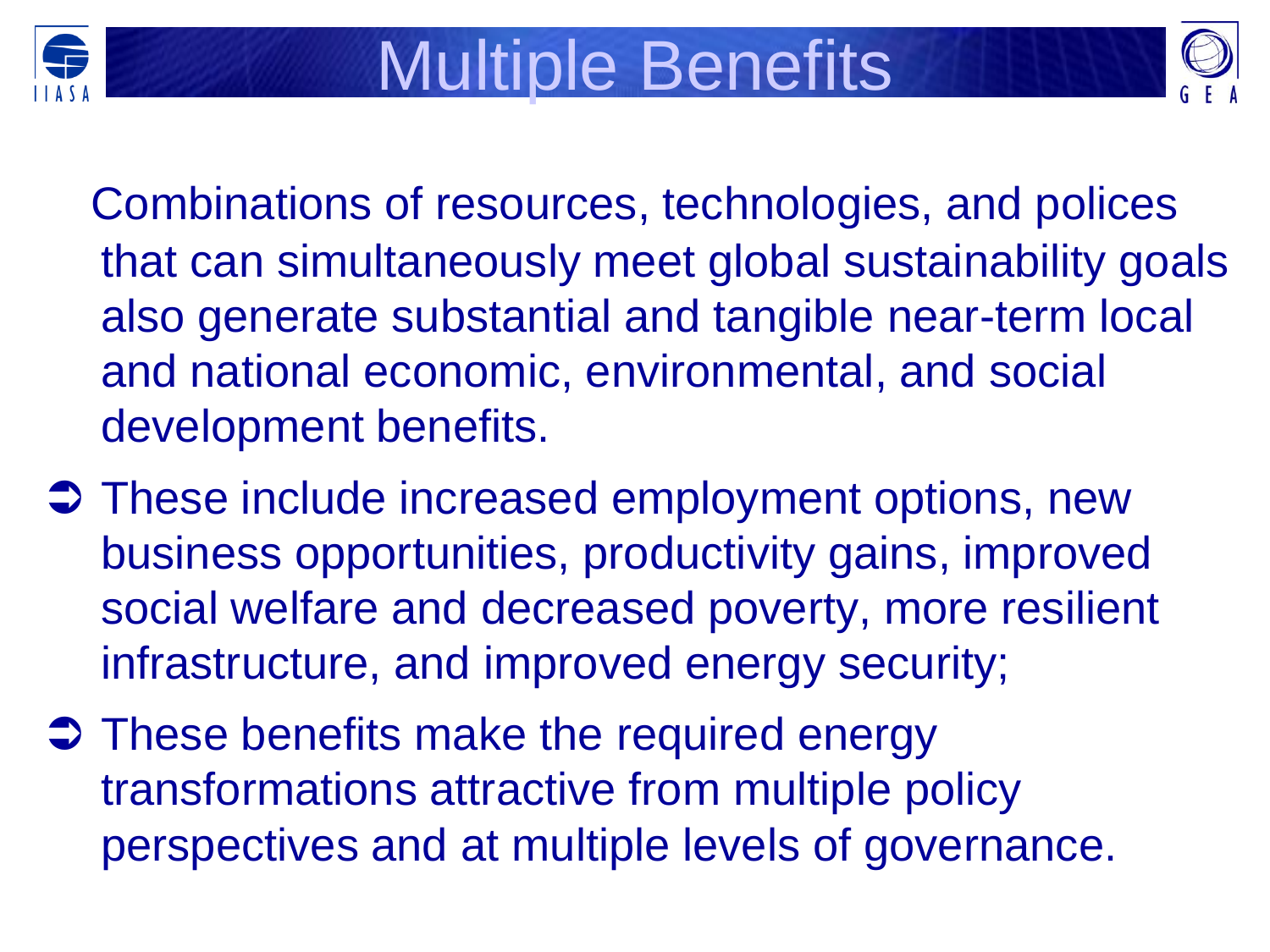

Distribution of past and

compared to future technology needs from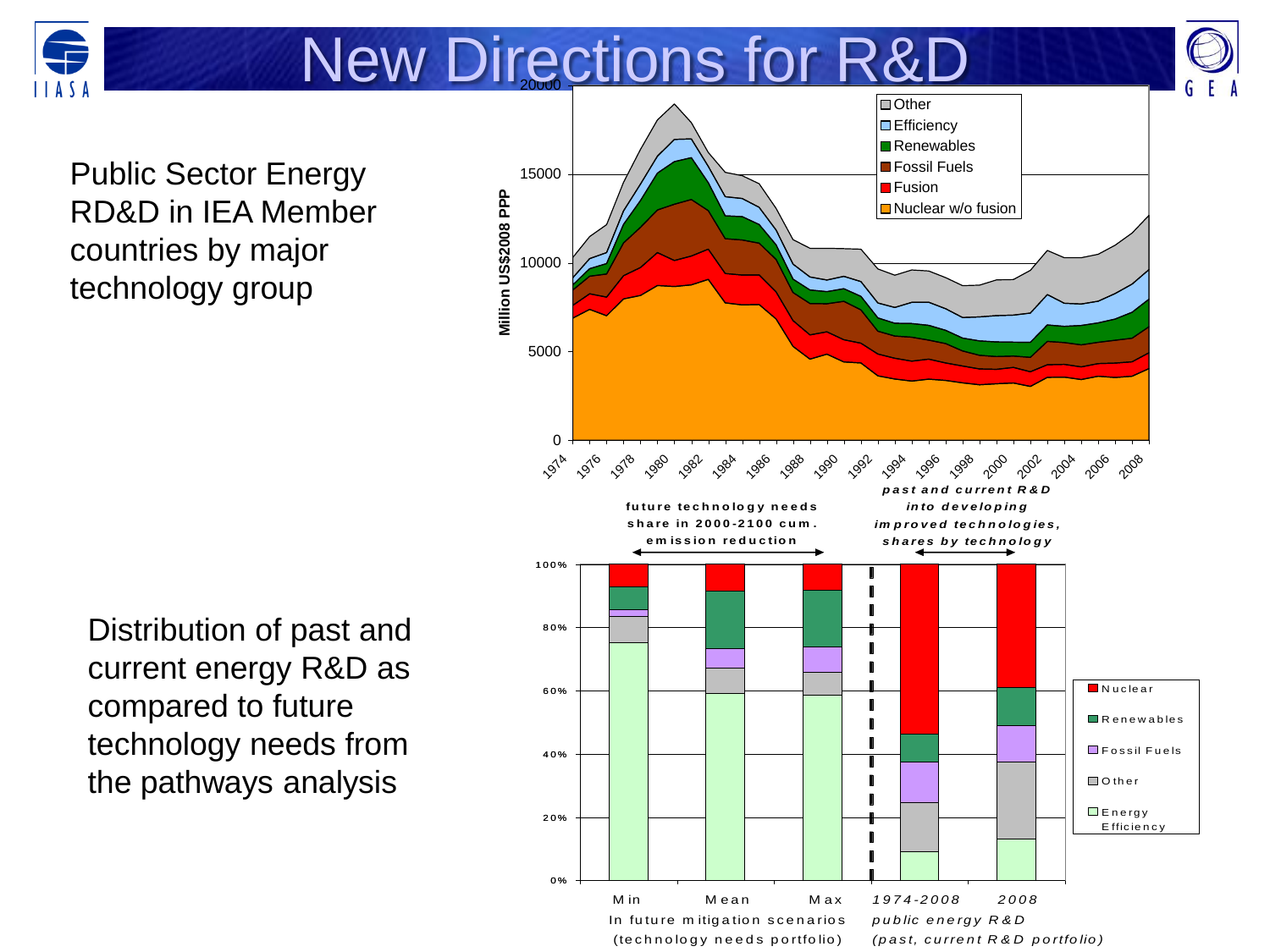



Simulated energy use for an urban settlement of 20,000 inhabitants using the SimCity Model combining spatially explicit models of urban form, density, and energy infrastructures, with energy systems optimization. Source: Chapter 18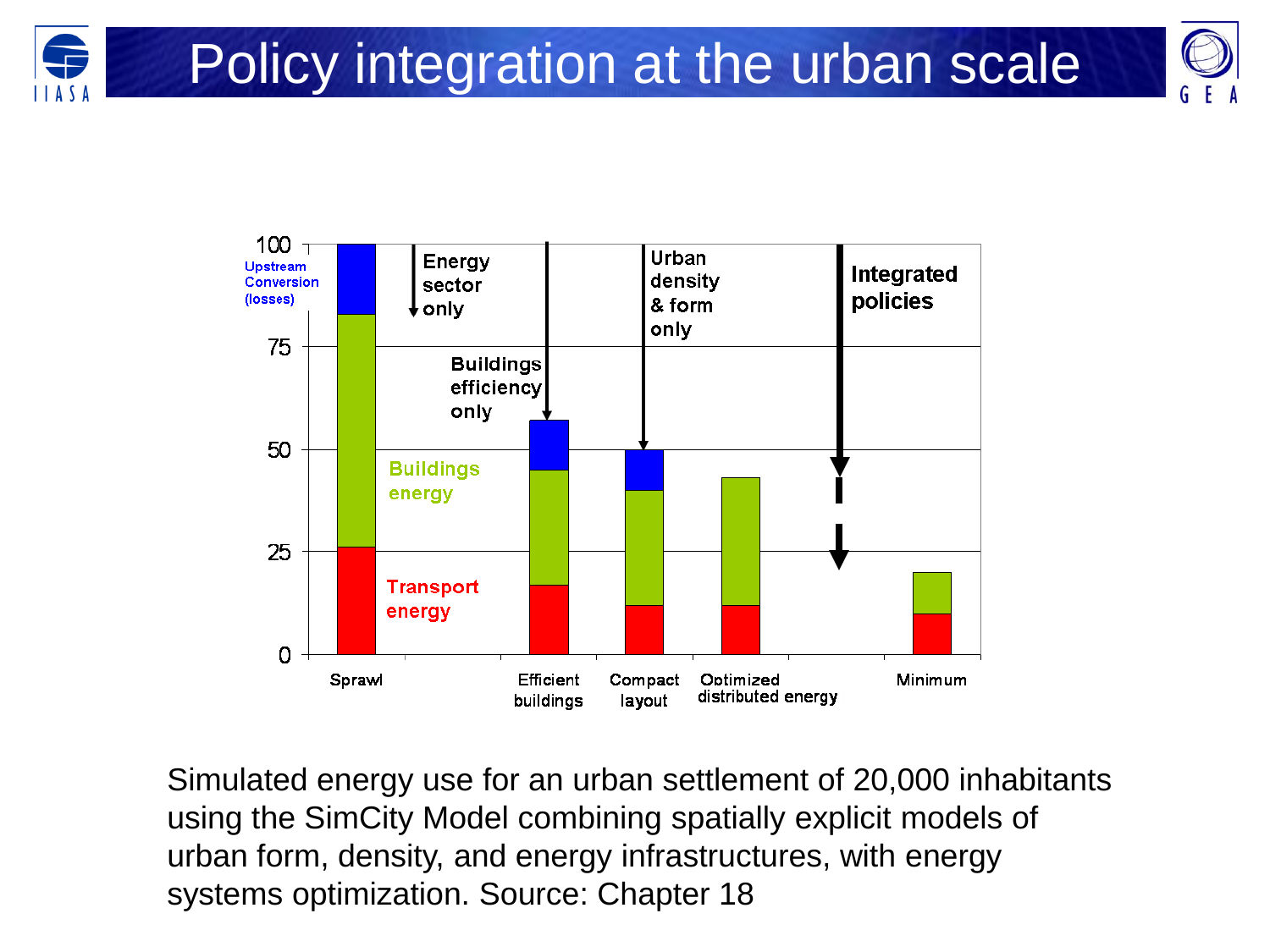

## **2030 Energy Goals**

- Universal Access to Modern Energy
- Double Rate of Energy Efficiency Improvement
- Double Renewable Share in Final Energy

**Aspirational & Ambitious but Achievable**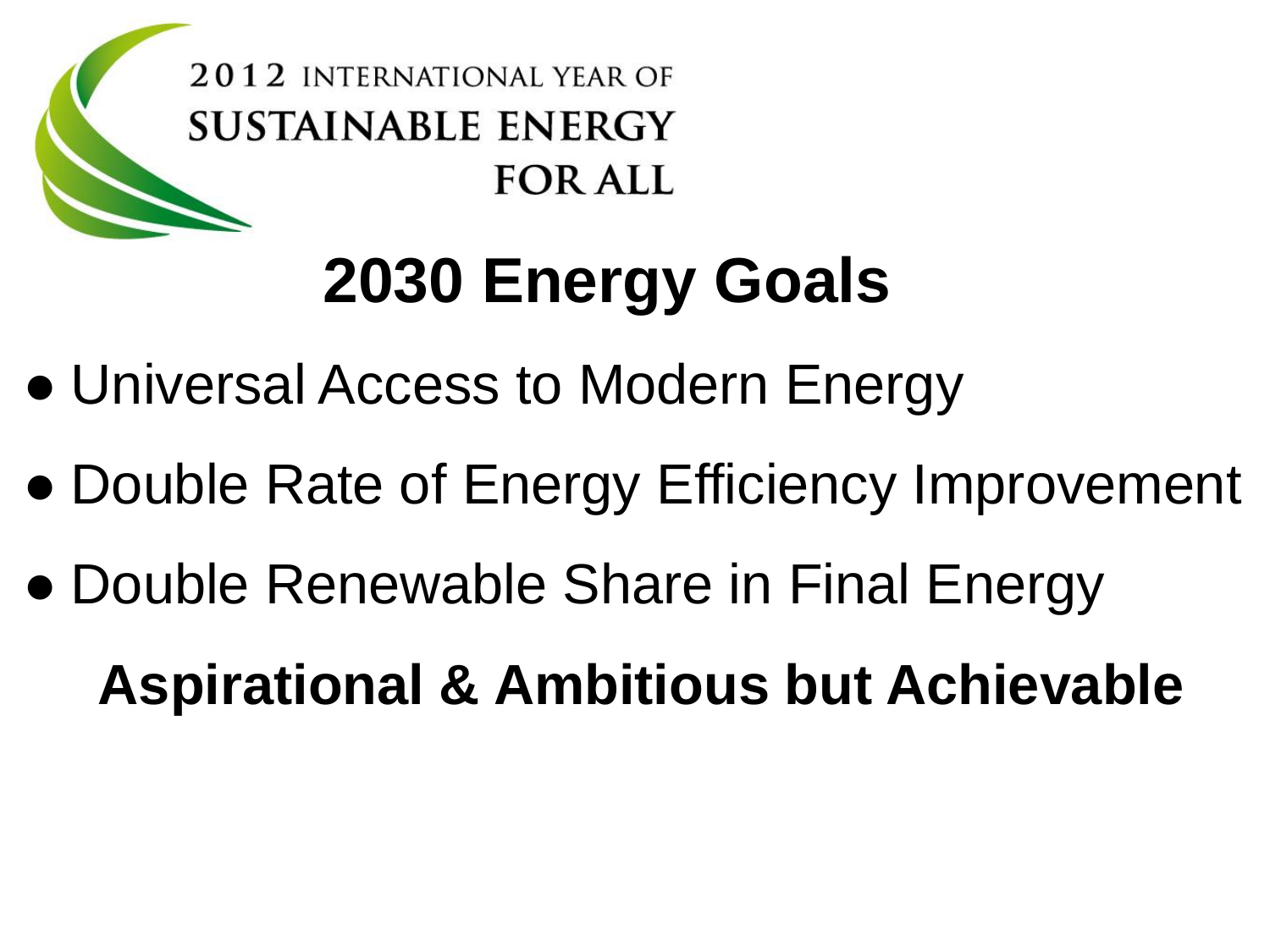





## no CCS, no Nuclear